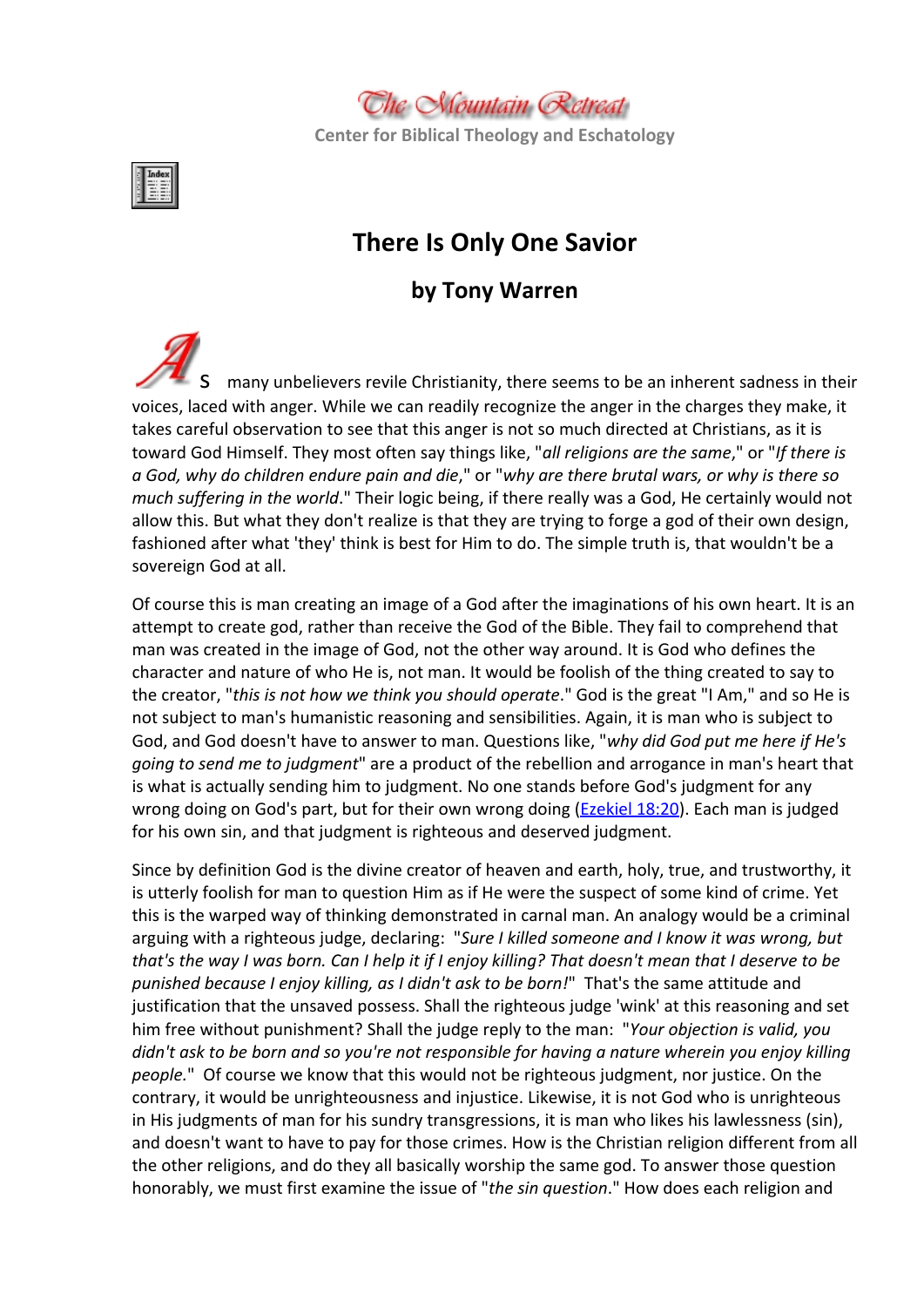each god that man serves, deal with the question of transgressions?

# **Genesis 6:5**

 "And GOD saw that the wickedness of man was great in the earth, and that every imagination of the thoughts of his heart was only evil continually."

The fact is, it is not God who has caused all the suffering, wars and pain in this world, it is man himself. God is just a convenient and easy target. Mankind is naturally rebellious and so wants to be free to do whatever his imagination can conjure up. Then he rationalizes his own carnal nature by trying to blame God for daring to judge him, asking, "*why am I judged because I sin?*" The word of God declares, who is man to argue with God?

#### **Romans 9:20**

 "Nay but O MAN, who art thou that repliest against God? Shall the thing formed say to HIM that formed it, why hast thou made me thus?"

In other words, who are we to think we can debate God's righteousness in allowing things, or his judgments, or argue about what He does or does not do? Who are we to reply against God? The answer is, we are nobody to be replying against or arguing with Him. We are no one to think we know what's right and decide God is wrong to allow sin or to judge us for it. Until we come to understand that we are nobody to argue against God, we have no chance of escaping His judgments. Indeed the road to salvation begins at 'that point' of realization. The point where we come to understand that we can do nothing to escape the punishment that we so rightly deserve, and that we can but 'confess' our sins before Him, 'agree' that we are guilty as charged, and 'throw' ourselves upon the mercies of the judge. If we do that, He (who cannot lie) has declared ([Proverbs](http://www.mountainretreat.org/bibleit/bibleit.cgi) [28:13\)](http://www.mountainretreat.org/bibleit/bibleit.cgi) that He will have compassion and forgive us.

# **1st John 1:8-10**

- "If we say that we have no sin, we deceive ourselves, and the truth is not in us.
- If we confess our sins, he is faithful and just to forgive us our sins, and to cleanse us from all unrighteousness.
- If we say that we have not sinned, we make him a liar, and his word is not in us."

If we are obstinate and so prideful that we deny we are sinners deserving judgment, then we have no reason to expect compassion and mercy from the Judge. However, if we confess our sins or crimes to God, He will be merciful and abundantly 'pardon' us through the shed blood of Christ. If we just ask ([Luke](http://www.mountainretreat.org/bibleit/bibleit.cgi)  $11:9-10$ ), this pardon ([Isaiah](http://www.mountainretreat.org/bibleit/bibleit.cgi) [55:6-7\)](http://www.mountainretreat.org/bibleit/bibleit.cgi) will be given us. If we don't ask for amnesty for our crimes, then how can we complain when we don't get it? The whole "*blame God*" position actually makes no sense to anyone but the angry and obstinate. Man should blame himself as the sinner or unlawful transgressor who has brought death, pestilence and wars into the world. If we are too proud to humble ourselves and beg forgiveness for our crimes, then why grumble when God has warned us of His retribution. The prideful, selfcentered sin of arrogance is like a pus filled, bacteria laden, festering, sore that will never heal. Without a counter-acting solution, it will eventually destroy you. The Lord has declared unambiguously that He resists the proud and favors the humble.

# **James 4:6-8**

 "But He giveth more Grace. Wherefore He saith, God *resisteth* the proud, but giveth *grace* unto the *humble***.**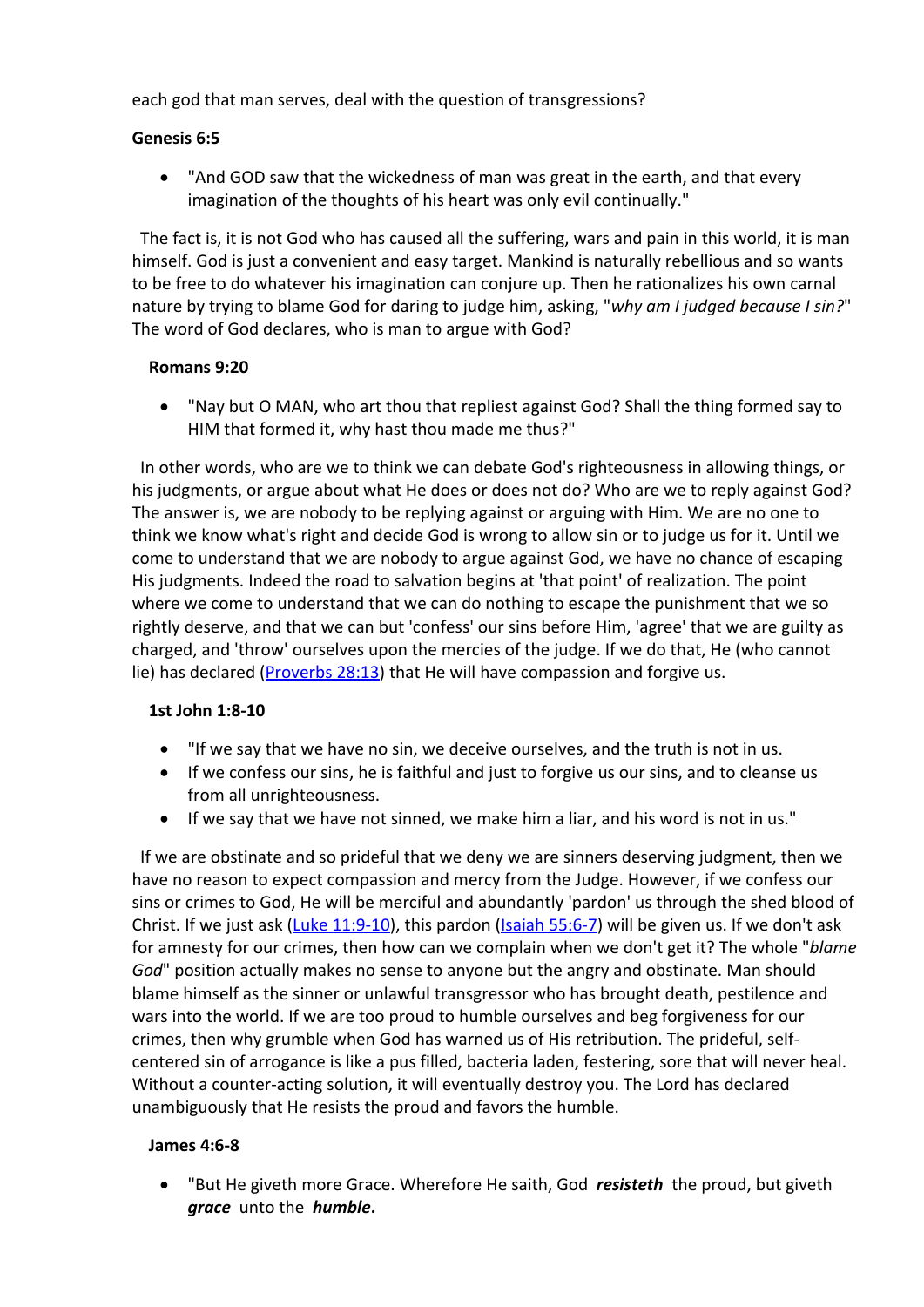- *Submit yourselves therefore to God.* Resist the Devil, and he will flee from you,
- draw near to God and He will draw near to you..."

We have the sure promise that if we "honestly" submit ourselves before God, get down on our knees (humble ourselves) and in supplication confess our guilt asking, "*Lord forgive me, a miserable rotten sinner*," the Lord is faithful to answer our prayers and to forgive us our sins. The question for the unsaved is not, "*Why am I judged for my sins*," the question should be, "*God has made the promise of forgiveness, why don't I receive it*?" That is the only pertinent question for lawbreakers or transgressors. Our God is a God of mercy, so why aren't we open to that promise of mercy?

We should not be mistaken, just as the Lord is merciful, He is also a God of wrath. If you truly seek Him, you will find pardon, if you don't seek Him, then don't complain when you are judged of Him. He's said it and He will not go back on His Word. If any should doubt that, then they've never picked up the Old Testament Scriptures to read. There is no 'new and improved God' of the New Testament, what we read there is the exact same God as is found in the Old Testament. He will bring righteous judgment upon the unrighteous still. Christ Himself made it abundantly clear that there will be weeping and gnashing of teeth come judgment day. Some people are just not listening to His Words, choosing instead to mentally edit Holy Scripture with their own desires and beliefs.

Likewise, the idea in some church circles that God will save everyone in the world is just as foolish and carnal as the idea that there is no God. They both stem from that same rebellious nature and desire of man to remove himself from responsibility to the law, or to create a god in man's own image. Many desire to create a god who acts the way man claims He is, not as God says He is. Nevertheless, the God of Christianity is recorded on the pages of Scripture, not fashioned from man's carnal imagination.

We know from His Word that man loves his sin, but he also intuitively knows (*it's inherently instilled within us*) that there is a God who hates lawlessness or sin. Man wants to escape judgment by not being accountable, so in his mind he has devised two ways he thinks he can accomplish that:

- #1. Declare there is no God.
- #2. Make his god in his image.

In other words, deny Him or make Him after the imagination of his own heart so that He allows him to both sin, and be saved. A god where all he has to do is say, "*I believe*," and that makes him and God friends. In either of these options, man has deceived himself because that type believer really no believer at all. To know God and be truly known of God, one has to be actually be subject to the authority of that God. Without reverence and the earnest desire to do His will, where is there evidence of true regeneration in Christ? A church preaching that type of "*any spirit gospel*" is not really a true church of Christ. It's an anti, counterfeit or false Christ, and taking on the name Christ does not change that. This is what God says of those who profess to know Him, but in reality are not under His authority:

# **1st John 2:4**

 "He that says he knows me and keepeth not My commandments is a *Liar* and the truth is not in him."

Not to put too fine a point on it, "*you're a liar" is exactly what God says to those who go their*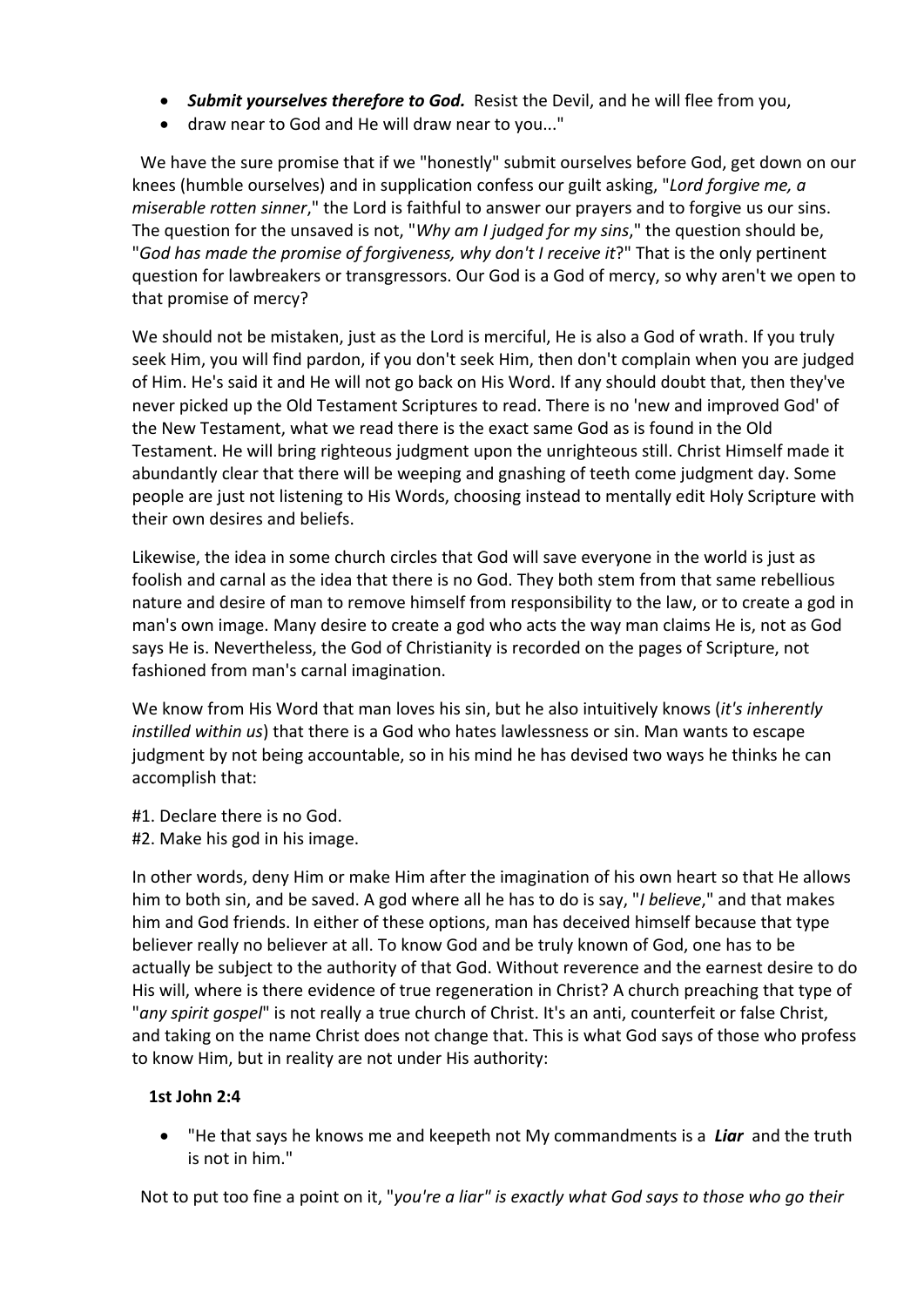*own way and do their own thing. Who then will we listen to; our church, our pastor, our religious leaders, traditions, ourselves, or to God's Word? The Christian minister cannot save us and neither can any of the other religions of the world that many people find so fresh, exotic and mind expanding. Religions or religious people don't save anyone, only God can.*

*Many have asked me, "What's the difference between one religion and another," or "aren't all religions basically the same*?" The answer is no, all religions are not the same. The difference between religions is that only one religion effectively answers the sin question.

# **Ezekiel 18:20**

"The soul that sinneth, it shall die."

# **Romans 6:23**

 "For the wages of sin is death; but the gift of God is eternal life through Jesus Christ our Lord."

Since everyone commits at least some transgressions or sin, and the wages of sin is death, how is man going to stand before a holy and righteous God? Will it be in his sin to face retribution, or will it be in the righteousness of Christ. Let me say up front that I judge no man in that way, as I leave that all up to He who is qualified to judge. Nevertheless, putting our faith the sundry religious leaders, spiritualists or even the corporate church is folly of the highest order. It's the indivisible church (which is the body of 'true' believers ruled over by Christ), that is the true body of Christ. I have no doubt that there are many denominations with true believers in them. There may be believers in this church, or that other church, we don't truly know. Although some corporate churches may have things wrong, it's possible some members trust in Christ as their Savior even though their church may be somewhat unfaithful. Again, it's not our job as Christians to judge other professing Christians on the point of "*whether they are truly saved or not*." On the Other hand, other religions cannot save, and we know this not because we arbitrarily reject them, dislike them or we're biased, but because no other religion deals with the question of how man can escape the wrath of a righteous God when he is inherently adversarial and unrighteous. God has said that there is "*only one way to salvation*," and that is through Christ. Redemption cannot come by any other way. Not from Buddhism, Hinduism, Islam, Confucianism or Judaism. Not from the Baptist, Presbyterian, Reformed or the Catholic church. That 'one way' for man to redeem himself to God through Christ Jesus.

# **Hebrews 2:3**

 "How shall we escape, if we neglect so great salvation; which at the first began to be spoken by the Lord, and was confirmed unto us by them that heard him;"

Sin must be punished and the penalty for sin is death. Since we all sin [\(1st](http://www.mountainretreat.org/bibleit/bibleit.cgi) [John](http://www.mountainretreat.org/bibleit/bibleit.cgi) [1:8-10\)](http://www.mountainretreat.org/bibleit/bibleit.cgi), no one will escape without the propitiation of the Savior. God the Judge is not unjust as the judges who are mere men. In God's economy, justice "must" be served, and thus the wages or penalty for sin must be paid. There is no probation, there is no time off for good behavior and there is no suspended sentence. A holy and just judge demands that justice be served and the sentence carried out.

Consequently, there is only one religion or one faith that effectively answers "*the sin question*." The faith of Christ bestowed on the Christian church. There is only one name that man can trust wherein the punishment of death "*that justice demands*" for sin, may be be satisfied. That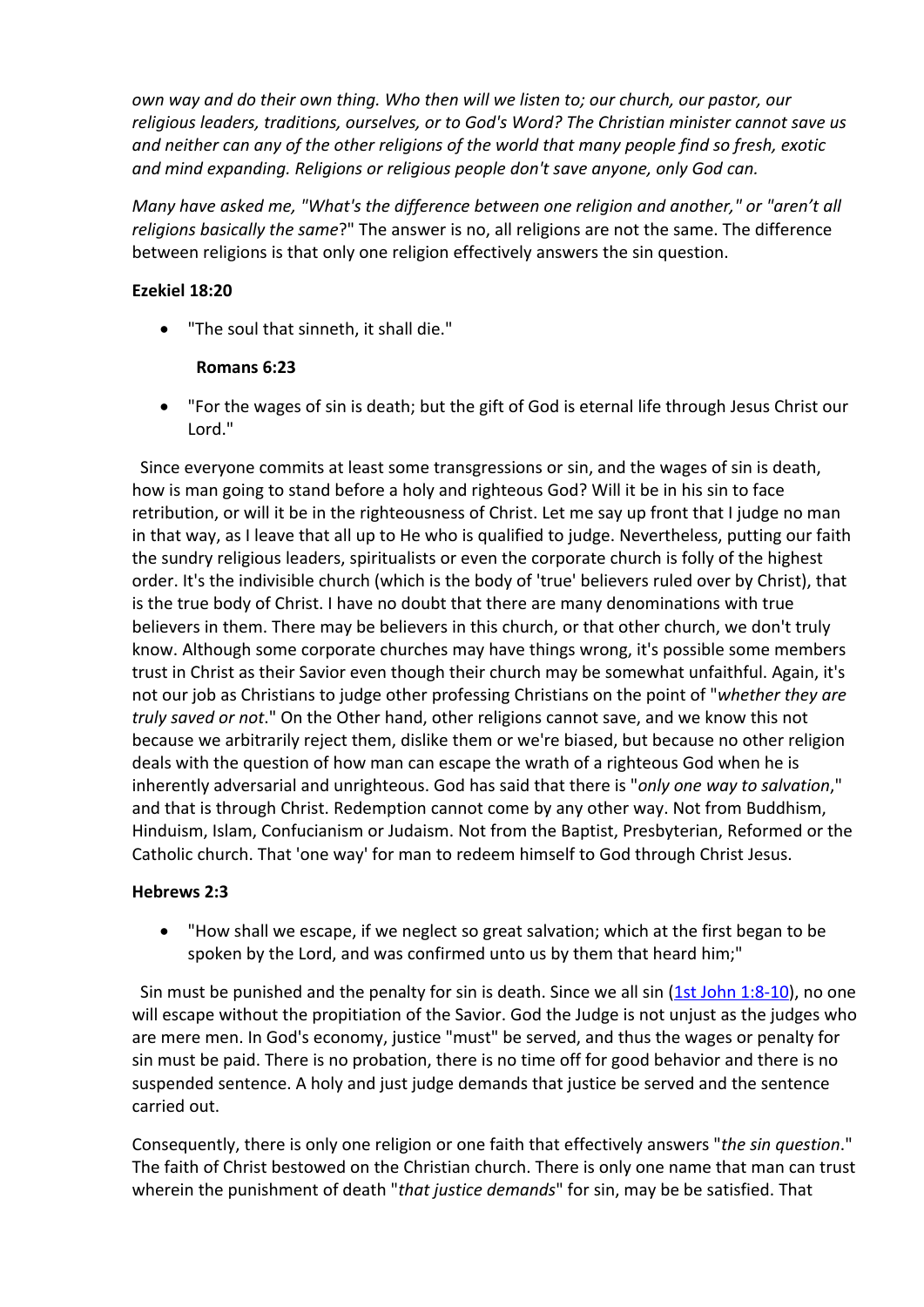name is the Lord Jesus Christ. No other god, religion or philosophy takes away man's sin. Whether it be Far East, Near East or Middle East, there aren't any that answers the dreaded "*sin question*." Only one exhorts man to seek the way wherein the payment for sin that God unambiguously requires, may be found. Christianity is the divine revelation of the God-man, the heavenly substitute that has come to take upon Himself all our sins [\(Isaiah](http://www.mountainretreat.org/bibleit/bibleit.cgi) [53:5-6](http://www.mountainretreat.org/bibleit/bibleit.cgi)) that He might leave us clean (without sin) in the eyes of God. There is one deliverer who was laden with our sins and who willingly suffered the death we deserved, that we might have so great salvation. There is no winking at sin as is implied in other religions, because the justice of God demands payment.

# **Romans 6:23**

 "For the wages of sin is death; but the gift of God is eternal life through Jesus Christ our Lord."

The wages or payment for man's sin is death. It is not purgatory, it is not not reincarnation, it is not that we're made to stand in the corner, it is death! No mere man (*as is often alleged that Christ was*) could pay such a price for all God's people, and come out unscathed and without sin. No amount of worldly penance, good works or philosophical rhetoric could change what Scripture requires for the act of sin. Nor could any man pay what was owed ([Romans](http://www.mountainretreat.org/bibleit/bibleit.cgi) [6:23\)](http://www.mountainretreat.org/bibleit/bibleit.cgi), and live. It would take a "God-Man" to stand in our place, receive the death we owed, and pay the price for it in full. Indeed only a man could pay because man owed, and only a God could suffer that type death and yet rise up afterward free from it. In order to redeem man from his sins, God would have to come down from heaven as a man, and be the Savior.

# **Isaiah 43:10-11**

- "Ye are my witnesses, saith the LORD, and my servant whom I have chosen: that ye may know and believe me, and understand that I am he: before me there was no God formed, neither shall there be after me.
- I, even I, am the LORD; and **beside me there is no saviour."**

Clearly, that scripture says that I am Jehovah, and beside me there is no Savior. Perfect agreement with all of scripture that man's deliverer has to be God Himself, and yet has to be man because man is the one who sinned. It took the first Adam to bring sin and death into the world, and it would take a heavenly Adam to restore righteousness and life to man. As indeed the Apostle illustrates in Corinthians.

# **1st Corinthians 15:45-47**

- "And so it is written, The first man Adam was made a living soul; the last Adam was made a quickening spirit.
- Howbeit that was not first which is spiritual, but that which is natural; and afterward that which is spiritual.
- The first man is of the earth, earthy: the second man is the Lord from heaven."

The second Adam/Man is Jehovah God, the God who humbled Himself to come down to earth "as a man" to redeem him from the curse of death brought about from the first man.

# **Philippians 2:5-8**

- "Let this mind be in you, which was also in Christ Jesus:
- Who, being in the form of God, thought it not robbery to be equal with God: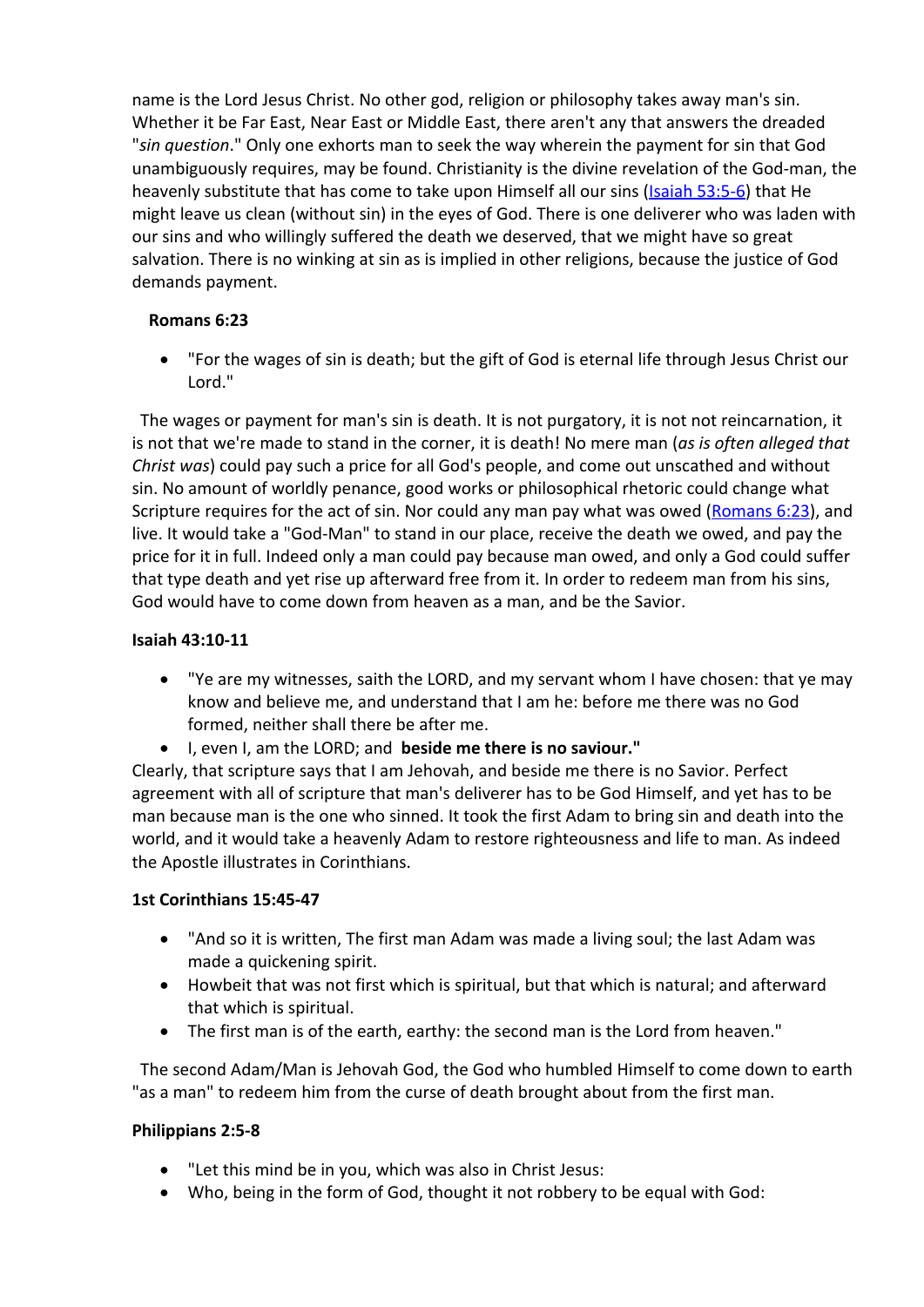- But made himself of no reputation, and took upon him the form of a servant, and was made in the likeness of men:
- And being found in fashion as a man, he humbled himself, and became obedient unto death, even the death of the cross."

Aren't All Religions Basically The Same? Don't we all worship the same God? Not on your life. There is only one name, one God, one religion that has God come down Himself to redeem man from His sin. Not a holy man, not a mere prophet, it took God, because no mortal could suffer on the cross with the sins and corruption of the world and be raised up without seeing that corruption Himself. No man is qualified for such a task. That is what so many miss in seeking out mystic answers, foreign religions and tranquil spiritualists. When we read that God himself sent His Spirit to the virgin Mary to bring forth the prophesied Savior [\(Isaiah](http://www.mountainretreat.org/bibleit/bibleit.cgi) [7:14;](http://www.mountainretreat.org/bibleit/bibleit.cgi) [Matthew](http://www.mountainretreat.org/bibleit/bibleit.cgi) [1:22-23](http://www.mountainretreat.org/bibleit/bibleit.cgi)) in the form of the God man Christ. In other words, God taking upon Himself the flesh of man through Mary so that he could take in His body the sins of man. Since it was man who sinned, man had to be the one to pay the wages. The first man (Adam) brought sin into the world, and the second man (Christ) had to come to take sin away from man. As it is written:

# **2nd Corinthians 5:21**

 "For he hath made him to be sin for us, who knew no sin; that we might be made the righteousness of God in him."

Dwelling in paradise, God made left the honor of heaven to take on the form of a servant, made in the likeness of man (*Philippians 2:5-8*), that He could suffer death for us, and be raised from the dead free from sin. Thus in Christ our sins are passed away with His resurrection without them. Being the Firstborn from the dead means that all those raised up to life in Him are raised up to new life without sin. And it should be self-evident that such a task requires a God-man to see it through to consummation.

In the history of the entire world, there has only been one recorded God-Man who answers the sin question. The Lord and Savior Jesus Christ. For besides God [\(Hosea](http://www.mountainretreat.org/bibleit/bibleit.cgi) [14:4](http://www.mountainretreat.org/bibleit/bibleit.cgi)), there is no Savior. If Christ was not God, then how then could He be the prophesied Savior?

# **Acts 4:12**

 "Neither is there Salvation in any other: for there is none other Name under Heaven given among men, whereby we must be saved".

Pick a name, and if it is not Jesus Christ then he is no Savior of man. The Savior must be man and God and able to impart His Spirit within you. A trinity of one.

# **Isaiah 43:10-11**

- "...before Me there was no God formed, neither shall there be after me.
- I, even I, AM the Lord; and **beside Me** THERE IS NO SAVIOUR!"

Without our sins being paid for by the work of the Lord Jesus Christ, they must be paid for by us in the judgment of the last day ([John](http://www.mountainretreat.org/bibleit/bibleit.cgi) [12:48\)](http://www.mountainretreat.org/bibleit/bibleit.cgi). Right now the opportunity is there to find the righteous way  $\left(\frac{\text{John }14:6}{\text{ to escape judgment}}\right)$  $\left(\frac{\text{John }14:6}{\text{ to escape judgment}}\right)$  $\left(\frac{\text{John }14:6}{\text{ to escape judgment}}\right)$  both the way or another the wages of sin must or will, be paid.

When anyone asks me, "why believe in Christianity over all other religions," or "*what's the difference between the Christian religion and all others religions*," the clear answer is that it is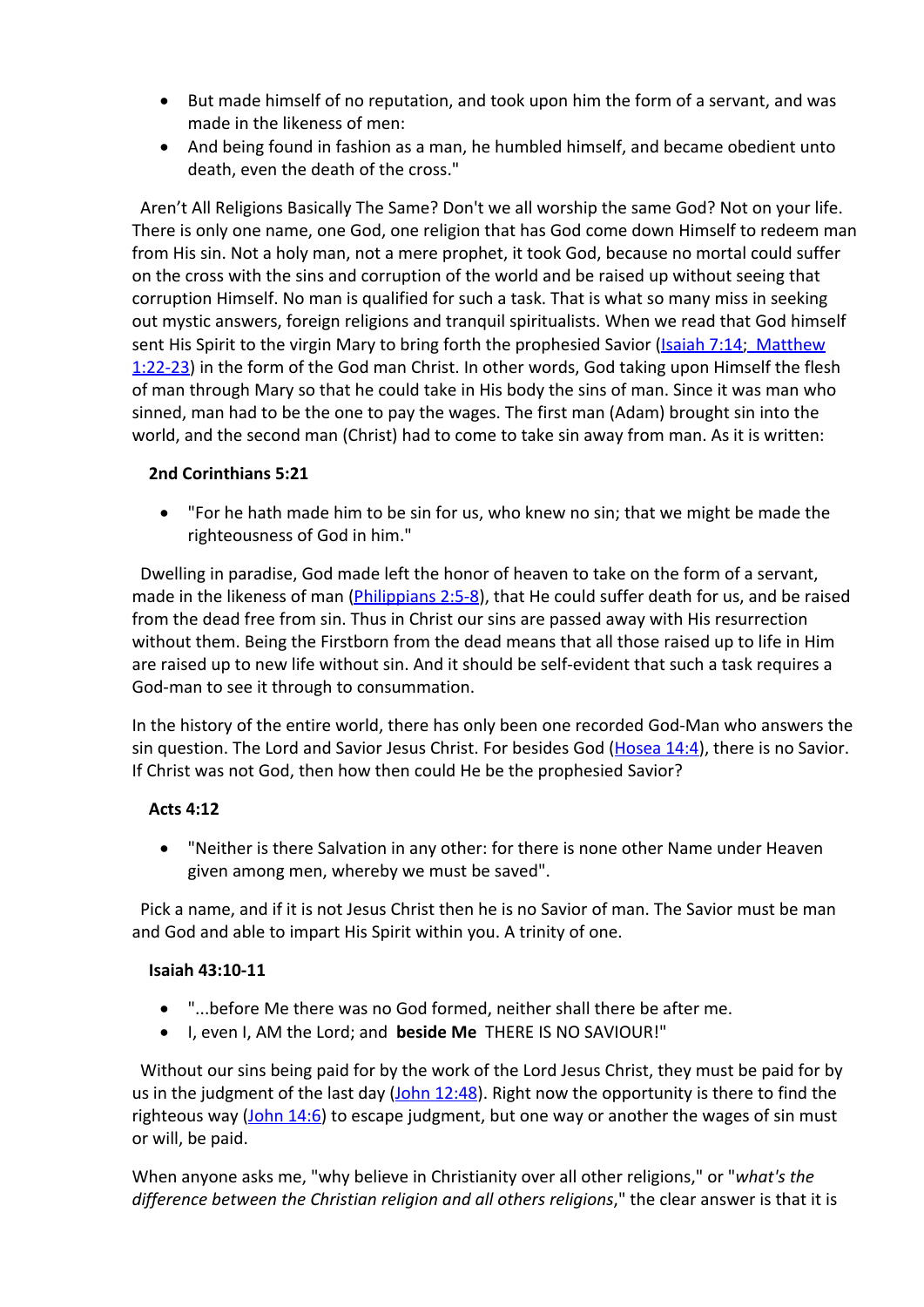the *only* religion wherein there is the required payment for sin or lawlessness is made. It is the only religion that effectively and truly answers the "sin question." Only through Christ's payment for sin are we justified and made sinless before God.

#### **Isaiah 53:11**

 "He shall see the travail of His soul and shall be satisfied; by His knowledge shall My righteous servant justify many, for he shall bear their iniquities."

He satisfied the payment for our iniquity by bearing them in His body in death. Without this faithfulness and obedience of Christ unto death (*[Philippians](http://www.mountainretreat.org/bibleit/bibleit.cgi) 2:8*), no one could be righteous enough to enter into the Kingdom of Heaven. That is why Scripture clearly states that, "*there is none other name under Heaven given among men, whereby we must be saved. -*Acts 4:12." The religions of the world may argue that on a philosophical basis, but Scripture is the authority. Without the penalty of death being satisfied by a Savior, no one could stand before God without being condemned. There has only been one God-Man, which is the Lord Jesus Christ. And though others will protest in the sin of the flesh, no one will have a legitimate excuse for their crimes against God come judgment day. Not Atheists, not Gnostics and not false or substitute religions. God knows the heart, and has put there a inherent knowledge of Himself so that we are all without excuse for rejection or rebellion.

#### **Romans 1:20-22**

- "For the invisible things of him from the creation of the world are clearly seen, being understood by the things that are made, even his eternal power and Godhead; so that they are without excuse:
- Because that, when they knew God, they glorified him not as God, neither were thankful; but became vain in their imaginations, and their foolish heart was darkened.
- Professing themselves to be wise, they became fools,"

There is no one, whether in unbelief or in a false belief, who will have any excuse for not recognizing that there is a God. He has put that inherent knowledge within our minds that we might understand, and in the revelation of creation that we might ponder it. Mankind is in denial where he believes that he is wise when he is actually foolish understanding nothing. God knows everything, including the difference between the soul and the spirit [\(Hebrews](http://www.mountainretreat.org/bibleit/bibleit.cgi) [4:12-13](http://www.mountainretreat.org/bibleit/bibleit.cgi)), between one star and another, and between all the things of creation that mankind can merely theorize about.

It is a matter of Christ giving us saving faith to believe, because the Spirit to believe is what saving faith is. When the Spirit of God is in us, we have been resurrected from spiritual death to newness of life [\(Romans](http://www.mountainretreat.org/bibleit/bibleit.cgi) [6:4-5](http://www.mountainretreat.org/bibleit/bibleit.cgi)) in Him. Many unbelievers (and indeed some unbelieving, yet professing Christians) pull out their hair claiming that they are sick of religions claiming to be the only true religion. My question would be why? Can there be more than one God when they all have different views, doctrines and judgments? Does God have a dissociative identity disorder or does speak with multiple personalities. If not, then at best there can only be one "true" God and religion. God's Word says there can be no salvation by any other name ([Acts](http://www.mountainretreat.org/bibleit/bibleit.cgi) [4:12\)](http://www.mountainretreat.org/bibleit/bibleit.cgi), so can a Christian servant of that God say anything less and still be His servant? The claim of there only being one true religion has to be examined in light of Scripture and considered in the reality of what it takes to be saved. That means each and every sin has to be examined in light of the holy Scripture and every one has to be accounted for [\(Matthew](http://www.mountainretreat.org/bibleit/bibleit.cgi) [12:36\)](http://www.mountainretreat.org/bibleit/bibleit.cgi). If not by by Christ standing in your place, then it is you who will stand before God for an accounting. That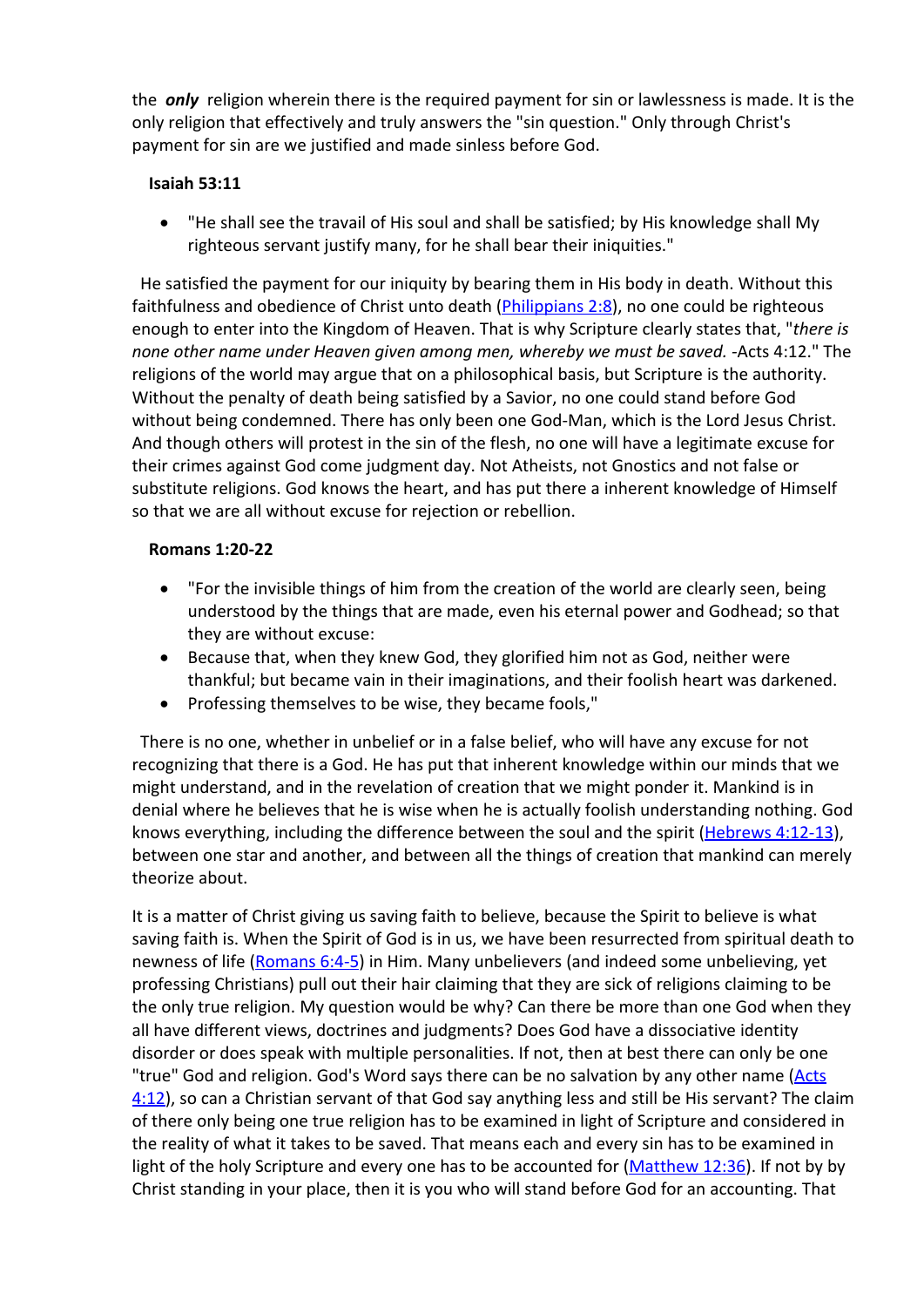should be the end of any debate about the efficacy of different religions for any God fearing conscientious Christian. All other religions come up short in answering the sin question when compared to the Christian faith.

It is distressing to hear of proponents of other religions deceiving people into thinking that if they worship a cow, they'll be at peace on earth and happy in the hereafter, or if they slaughter people in a holy war, they'll please their god and be welcomed into paradise. We're mournful when we see people worshiping stone statues, smoke hallucinogenic leaves, talking to supposed spirits, praying to the dead, chanting in vain repetitions, drinking blood, getting in touch with their Psychic hot line, arming themselves and going up to a mountain to wait for God, etc. All in the name of some god that will supposedly welcome them with open arms when they die. We are encouraged of God to prove the spirits  $(1st John 4:1)$  $(1st John 4:1)$  $(1st John 4:1)$  $(1st John 4:1)$  $(1st John 4:1)$  $(1st John 4:1)$ , and by that methodology we can surely tell that none of these religions is the gospel truth. Our job is to be a witness and spread the gospel of truth concerning man's lawlessness (sin) that some might at least hear the word and be forewarned. We are witnesses testifying to what the Lord God has said, which is our great commission. If some will hear, then well and good--if they will not, then it is on them, and their fate all in God's hands. The worst and the best that we can tell them is what God says. For the witness of the Word is their judgment and their salvation. There is no other name whereby men may be saved. If they will not hear, it is the the Word itself that will condemn them ([John](http://www.mountainretreat.org/bibleit/bibleit.cgi) [12:48\)](http://www.mountainretreat.org/bibleit/bibleit.cgi). Every man is responsible for his own desires and will, his own obstinate heart and his own transgressions. The Lord knows those who are His lost sheep, and He seeks them out and bring them in, one way or another.

Aren't al religions alike and don't we all worship the same God? Absolutely not! There is no question that all true Christians will be spoken against and reviled because of these faithful stands, but that has always been the case. Did the Lord Jesus Christ warn us of this in His ministry?

# **Matthew 5:11-13**

- "Blessed are ye, when men shall revile you, and persecute you, and shall say all manner of evil against you falsely, for my sake.
- Rejoice, and be exceeding glad: for great is your reward in heaven: for so persecuted they the prophets which were before you.
- Ye are the salt of the earth: but if the salt have lost his savour, wherewith shall it be salted? it is thenceforth good for nothing, but to be cast out, and to be trodden under foot of men."

If we are hated for telling the truth when mankind doesn't want to hear it, then we'll count it a blessing of the Lord. For it is the Spirit of truth that teaches one and hardens another, not us. It has been said, "*The same sun that softens the butter, hardens the clay*."

# **1st Corinthians 2:12**

 "Now we have received, not the spirit of the world, but the Spirit which is of God; *that we might KNOW* the things that are freely given to us of God."

Some are given to know God's Word of truth and some will argue illogically and incessantly against it and rationalize it away so that they may continue on in their sin. Indeed, scripture tells us that this is a given. Our job is not to judge, but to bear witness to this testimony that there is only one Savior. Only one way. Only one God-Man who qualifies as deliverer. The time for the salvation of the world is now ([2nd](http://www.mountainretreat.org/bibleit/bibleit.cgi) [Corinthians](http://www.mountainretreat.org/bibleit/bibleit.cgi) [6:2](http://www.mountainretreat.org/bibleit/bibleit.cgi)). The time to make our calling and